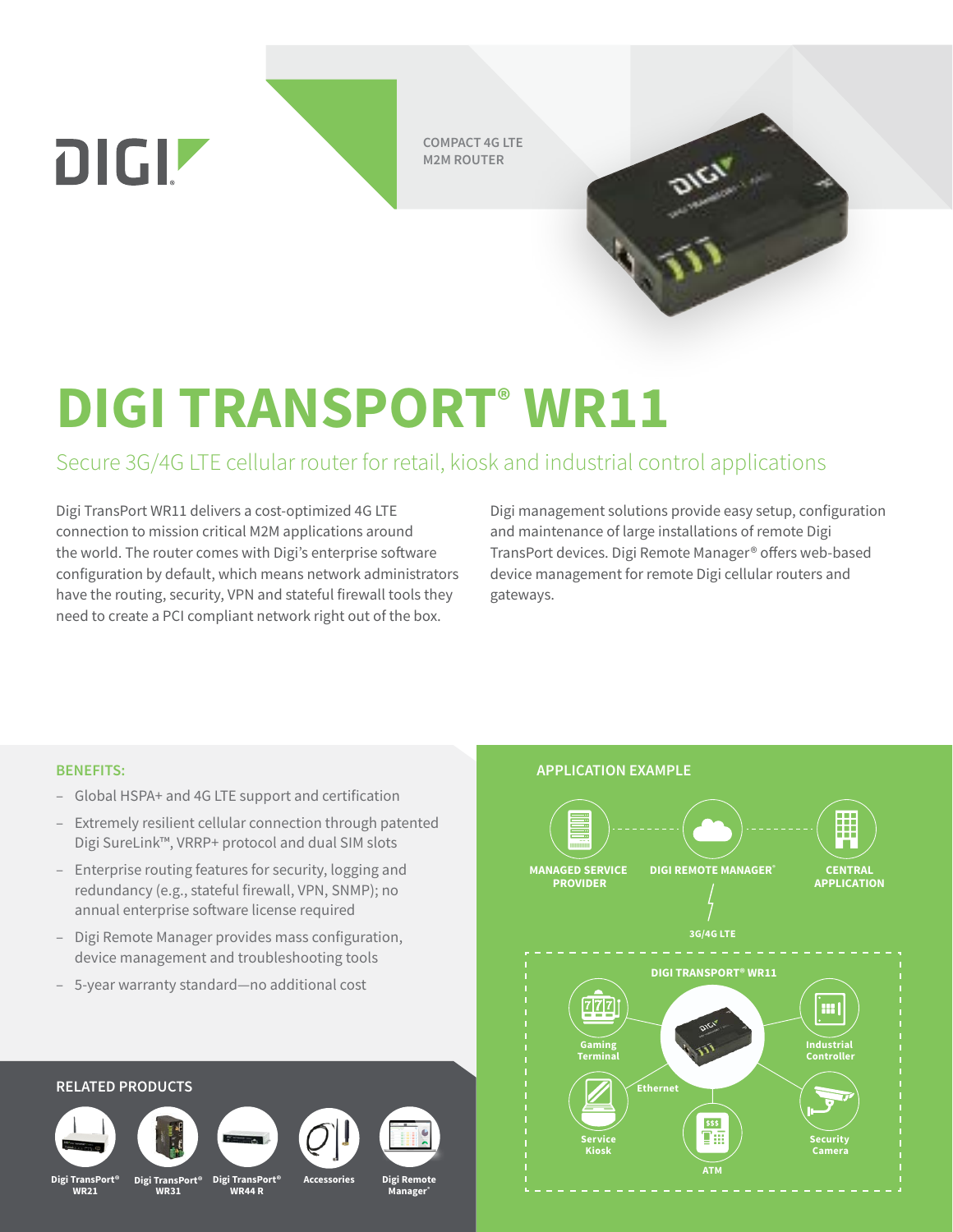| <b>SPECIFICATIONS</b>                              | Digi TransPort <sup>®</sup> WR11                                                                                                                                                        |  |
|----------------------------------------------------|-----------------------------------------------------------------------------------------------------------------------------------------------------------------------------------------|--|
| 3G/4G LTE SPECS                                    |                                                                                                                                                                                         |  |
| LTE – NORTH AMERICA (L6)                           | LTE CAT 3: 700(B17)/850(B5)/AWS(B4)/1900(B2)<br>3G HSPA+: 850/1900 MHz<br>2G Edge: 850/1900 MHz<br>Transfer rate (max): 100 Mbps down, 50Mbps up<br>Approvals: PTCRB, AT&T, Telus, Bell |  |
| LTE - VERIZON (L8)                                 | Coverage: United States<br>LTE CAT 3: 700(B13)/AWS(B4)<br>Transfer rate (max): 100 Mbps down, 50Mbps up<br>Approvals: Verizon                                                           |  |
| $LTE - EMEA/APAC (L7)$                             | LTE CAT 3: 800(B20)/1800(B3)/2600(B7)<br>3G HSPA+: 900/2100 MHz<br>2G Edge/GPRS: 850/900/1800/1900 MHz<br>Transfer rate (max): 100 Mbps down, 50Mbps up<br>Approvals: Vodafone          |  |
| GLOBAL HSPA+ - (U9)                                | 3G HSPA+: 850/900/1700AWS/1900/2100 MHz<br>2G EDGE/GPRS: 850/900/1800/1900 MHz<br>Transfer rate (max): 21 Mbps down, 5.76 Mbps up<br>Approvals: PTCRB, Vodafone                         |  |
| <b>CONNECTORS</b>                                  | (2) 50 $\Omega$ SMA (Center pin: female); (1) connector for non-LTE models                                                                                                              |  |
| <b>SIM SLOTS</b>                                   | (2) Mini-SIM (2FF)                                                                                                                                                                      |  |
| <b>SIM SECURITY</b>                                | Snap-fit SIM cover                                                                                                                                                                      |  |
| <b>SOFTWARE &amp; MANAGEMENT</b>                   |                                                                                                                                                                                         |  |
| <b>REMOTE MANAGEMENT</b>                           | Digi Remote Manager® (cloud based); SNMP v1/v2c/v3 (user installed/managed)                                                                                                             |  |
| <b>LOCAL MANAGEMENT</b>                            | WebUI (HTTP/HTTPS); CLI (Telnet, SSH, SMS)                                                                                                                                              |  |
| <b>MANAGEMENT/</b><br><b>TROUBLESHOOTING TOOLS</b> | FTP, SFTP, SCP; Protocol analyzer with PCAP for Wireshark; Event logging with Syslog and SMTP; NTP/SNTP                                                                                 |  |
| <b>MEMORY</b>                                      | 20 MB RAM, 10 MB file space                                                                                                                                                             |  |
| <b>ETHERNET</b>                                    |                                                                                                                                                                                         |  |
| <b>PORTS</b>                                       | (1) RJ-45; 10/100 Mbps (auto-sensing)                                                                                                                                                   |  |
| <b>PHYSICAL</b>                                    |                                                                                                                                                                                         |  |
| DIMENSIONS (L X W X H)                             | 3 in x 4 in x 1 in (7.62 cm x 10.16 cm x 2.54 cm)                                                                                                                                       |  |
| <b>WEIGHT</b>                                      | $0.25$ lb $(0.11$ kg)                                                                                                                                                                   |  |
| <b>STATUS LEDS</b>                                 | Power on, WWAN signal strength, WWAN service                                                                                                                                            |  |
| <b>ENCLOSURE</b>                                   | Polycarbonate / IP30                                                                                                                                                                    |  |
| <b>POWER REQUIREMENTS</b>                          |                                                                                                                                                                                         |  |
| <b>POWER INPUT</b>                                 | 5Vdc, 15W minimum power source required                                                                                                                                                 |  |
| <b>POWER SUPPLY</b>                                | Must be used with a Digi approved power supply                                                                                                                                          |  |
| <b>POWER CONSUMPTION</b>                           | 3.5W typical (Idle); 10W typical (Peak Tx/Rx)                                                                                                                                           |  |
| ENVIRONMENTAL                                      |                                                                                                                                                                                         |  |
| <b>OPERATING TEMPERATURE</b>                       | 0°C to +40°C (32°F to +104°F)                                                                                                                                                           |  |
| <b>RELATIVE HUMIDITY</b>                           | 5% to 95% (non-condensing)                                                                                                                                                              |  |
| <b>APPROVALS</b>                                   |                                                                                                                                                                                         |  |
| <b>CELLULAR</b>                                    | PTCRB                                                                                                                                                                                   |  |
| <b>SAFETY</b>                                      | UL 60950, CSA 22.2 No. 60950, EN60950                                                                                                                                                   |  |
| <b>EMISSIONS/IMMUNITY</b>                          | CE, FCC Part 15 Class B, AS/NZS CISPR 22, EN55024, EN55022 Class B                                                                                                                      |  |
| <b>WARRANTY</b>                                    |                                                                                                                                                                                         |  |
| <b>PRODUCT WARRANTY</b>                            | 5 years                                                                                                                                                                                 |  |

## **DIGI TRANSPORT® WR11 - TOP**